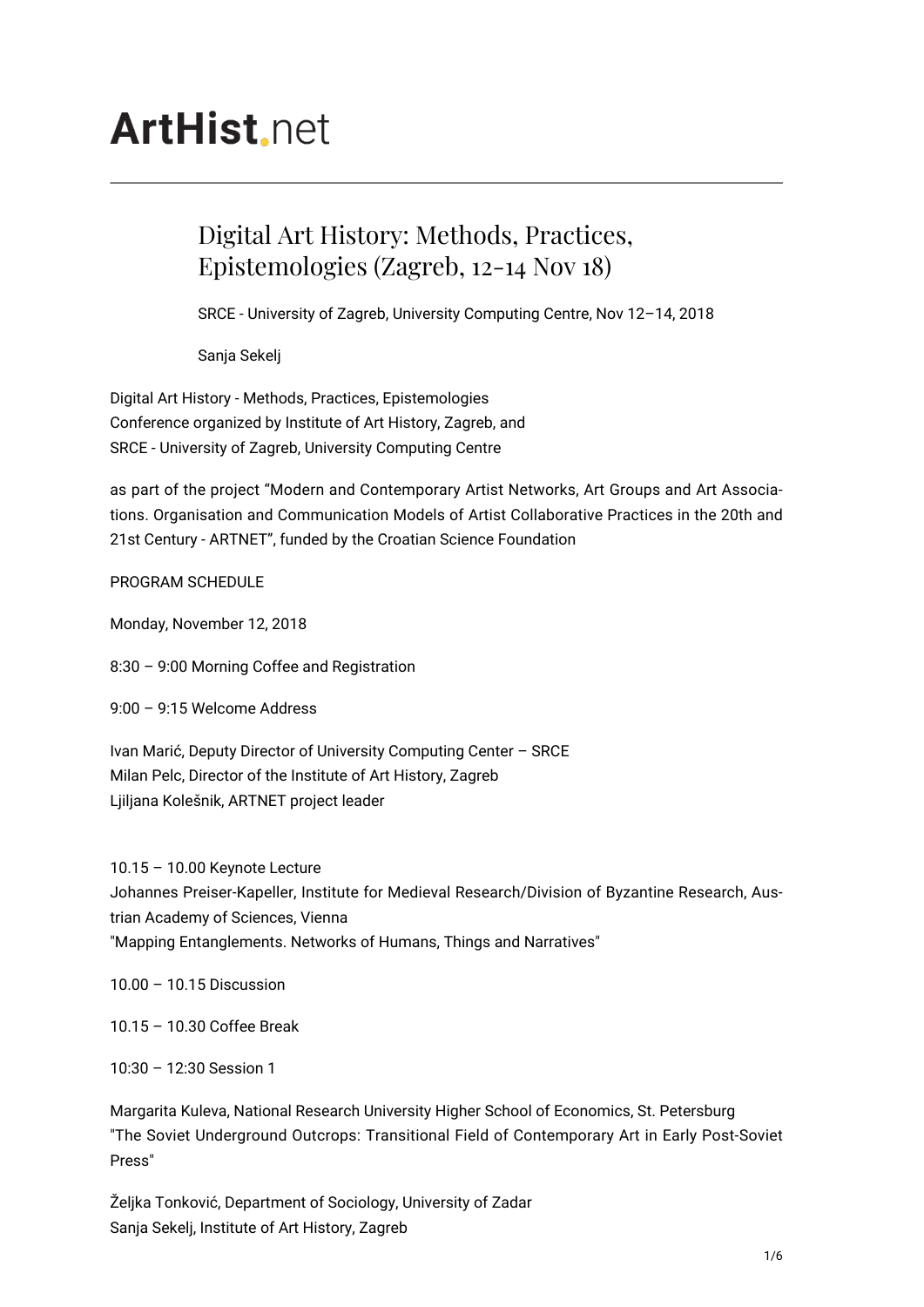#### ArtHist.net

"Local Platforms, Transnational Networks, and the Tactical Organizing of the Independent Cultural Scene in Zagreb"

Tihana Puc, Independent researcher, Zagreb "Analyzing Subsystems of Exhibition Networks – The Case of Contemporary Artists from Croatia"

Chelsea Gunn, School of Computing and Information, University of Pittsburgh Rae Di Cicco, Department of History of Art and Architecture, University of Pittsburgh "Little Data in a Big World: Digitally Consolidating Dispersed Personal Archives"

Chair: Vinko Zlatić, Division of Theoretical Physics, Ruđer Bošković Institute, Zagreb

12.15 – 12.30 Coffee Break

12.30 – 14.30 Session 2

Ivana Haničar Buljan, Petra Šlosel, Institute of Art History, Zagreb Goran Zlodi, Department for Information and Communication Sciences, Faculty of Humanities and Social Sciences, Zagreb "Modulor++ as a tool of support for documentation and research infrastructure at the Institute of Art History: experiences in design and implementation"

Sanda Milošević, Croatian Conservation Institute, Zagreb "Conservation and Restoration Documentation of the Movable Heritage on the Digital Road"

Margareta Turkalj Podmanicki, Academy of Arts, Osijek Dina Stober, Faculty of Civil Engineering, Osijek "HBIM in Documentation, Research and Dissemination of Knowledge About Historic Buildings – Example of the Former Palace of the Slavonian General Command in Tvrđa"

Jasenka Ferber Bogdan, Andreja Der-Hazarijan Vukić, Fine Arts Archives, Croatian Academy of Sciences and Arts, Zagreb "Fine Arts Archives – Two Decades in Digitized Art History"

Chair: Sanja Horvatinčić, Institute of Art History, Zagreb

14.15 – 15.00 Lunch break

15.00 – 16.45 Session 3

Benjamin Binstock, Cooper Union, New York City "Digital Art History and 'the Rembrandt Question': Digital Painting-By-Painting Catalogue in Colour and Scale of Rembrandt's Leiden Period"

Rosário Salema de Carvalho, Vera Mariz, Fábio Ricardo, History of Art Institute, School of Arts and Humanities, University of Lisbon "WITH(OUT) A TRACE: Exploring the Provenance and Collection of Azulejos in a Digital Realm"

Ana Šverko, Institute of Art History, Zagreb Damir Gamulin, Independent Researcher, Zagreb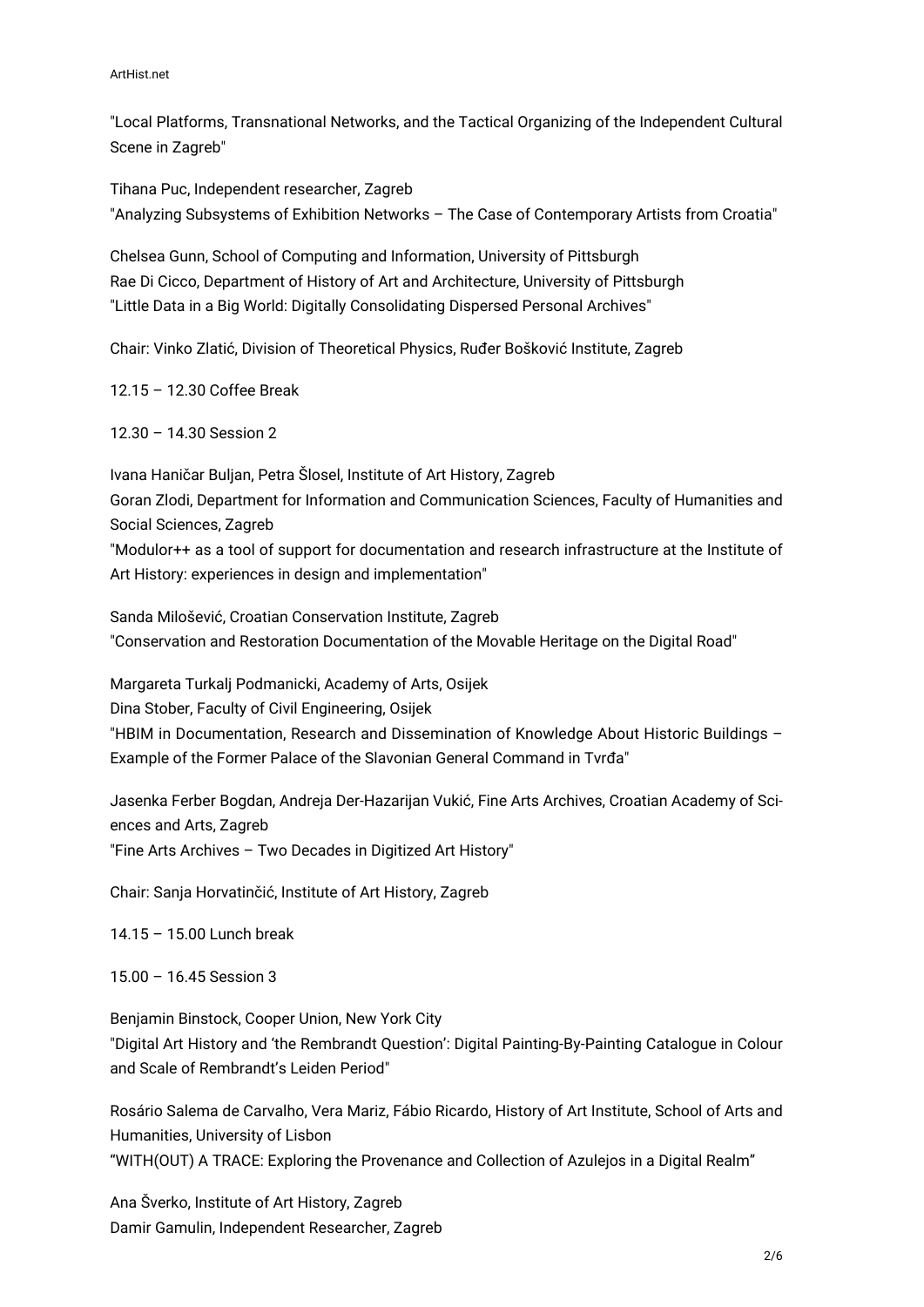"Synchronicities. Mapping History through the Works of Travellers"

Chair: Isabel Wünsche, School of Humanities and Social Sciences, Jacobs University, Bremen

16.45 – 17.00 Coffee Break

17.00 – 18.30 Session 4

Ana Esteban-Maluenda, Laura Sánchez Carrasco, Luis San Pablo Moreno, Francisco Fernández Rodríguez, School of Architecture, Technical University of Madrid "ArchiteXt Mining: Taking Advantage of Periodicals as an Architectural Database"

Rute Figueiredo, Rennes 2 University/ Escola Superior de Artes, PortoUniversity Ivo Veiga, Institute for Contemporary History – Lab of Digital Humanities, Lisbon "Architectural Periodical Press and Research Challenges"

Tamara Bjažić Klarin, Nikola Bojić, Institute of Art History, Zagreb "Tracing the Ideological Frictions within CIAM as a Case for a Network Analysis"

Chair: Ljiljana Kolešnik, Institute of Art History, Zagreb

Tuesday, November 13, 2018

8.30 – 9.00 Morning Coffee and Registration

9.00 – 9.45 Keynote Lecture

Nuria Rodríguez Ortega, Art History Department, University of Málaga "Epistemologies and Critical Re-Evaluation of Digital Art History Practices"

9.45 – 10.00 Discussion

10.00 – 10.15 Coffee Break

10.15 – 12.00 Session 1

Ana Knežević, Museum of African Art, Belgrade, "Writing and Reading Digital Art History"

Ellen Prokop, Frick Art Reference Library, New York City "(Digital) Art History for the Masses? The Role of the Public Digital Art History Lab"

Sarah Reiff Conell, University of Pittsburgh "Advancing and Adjusting: Lessons Learned from High-Turnover in a Collaborative Long-Term Proiect"

Chair: Sanja Sekelj, Institute of Art History, Zagreb

12.00 – 12.15 Coffee Break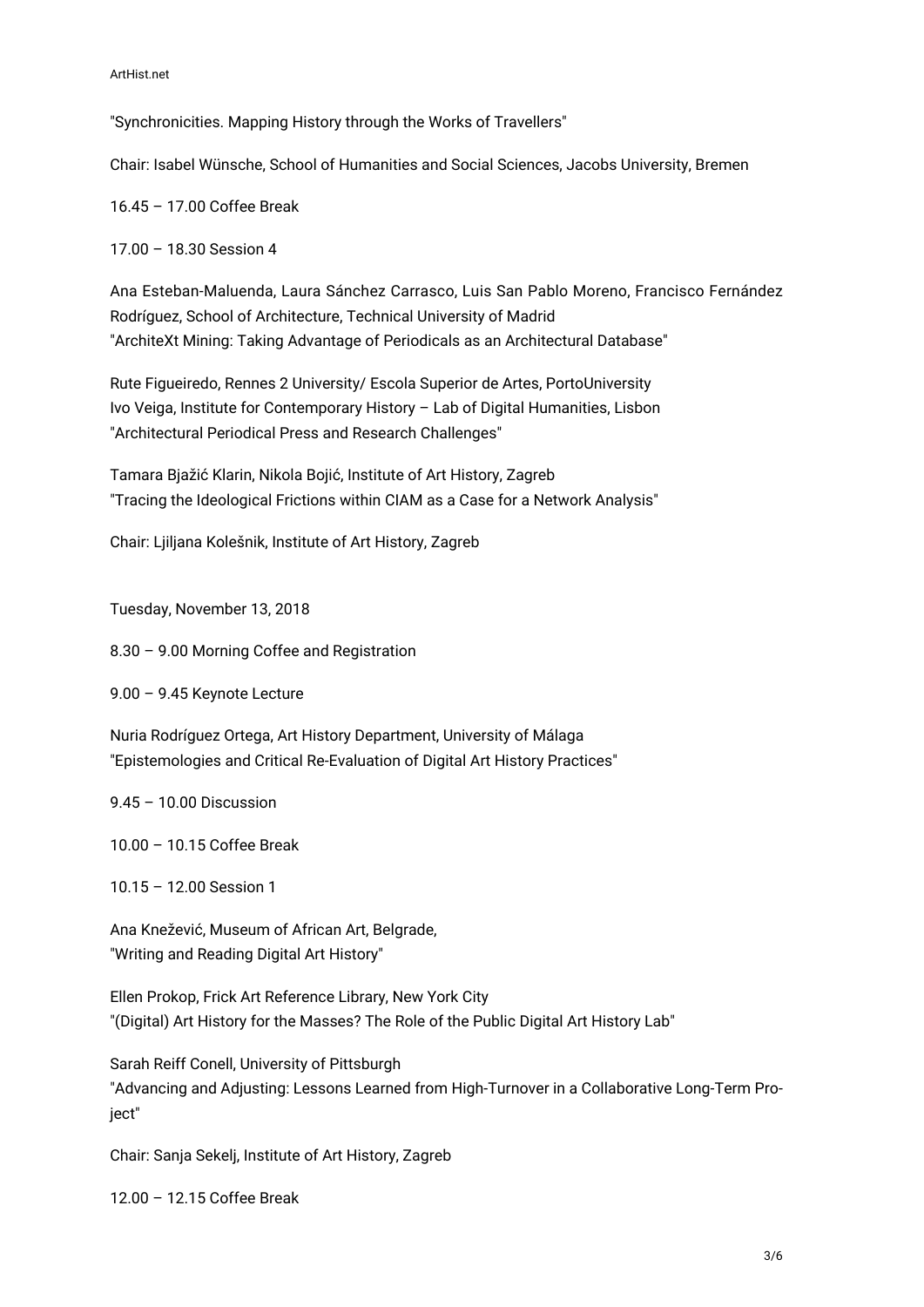#### 12.15 – 14.00 Session 2

Eva Cetinić, Ruđer Bošković Institute, Zagreb "Towards Computational Understanding of Fine Art: A Deep Learning Perspective"

Damir Gamulin, Antun Sevšek, Independent researchers, Zagreb "Linear Mapping of a Coastal Territory. Sequencing and Recombination of the Constituent Elements of the Adriatic Highway"

Christophe Leclercq, Ecole du Louvre/Sciences Po médialab, Paris Paul Girard, Sciences Po médialab, Paris Daniele Guido, Center for Contemporary and Digital History, University of Luxembourg "The E. A. T. Datascape: Experiment in Digital Social Art History"

Kristie MacDonald, Department of Visual Studies, University of Toronto / Department of Visual Arts, York University Ella Tetrault, Department of Visual Arts, York University "Browsing for Images as Intimate Labour"

Chair: Nikola Bojić, Institute of Art History, Zagreb

14.00 – 15.00 Lunch Break

15.00 – 16.45 Session 3

Maria Giovanna Mancini, University of Salerno Luigi Sauro, University of Naples Federico II "A Conceptual Model for Art Criticism"

Júlia Perczel, Central European University, Budapest "Epistemological Aspects of Big Data Usage and Network Representation in Art Historical Research: A Case Study"

Ljiljana Kolešnik, Sanja Horvatinčić, Institute of Art History, Zagreb "Current Challenges and Future Prospects of Digital Art History. Lessons Learned at the Project ARTNET"

Chair: Tania Ørum, Department of Arts and Cultural Studies, University of Copenhagen

16.30 – 16.45 Coffee Break

16.45 – 17.45 Closing discussion

20.00 – 22.00 Cocktail for Conference participants

Wednesday, November 14, 2018 / DARIAH day

 $10.00 - 10.15$ Koraljka Kuzman Šlogar (DARIAH-HR)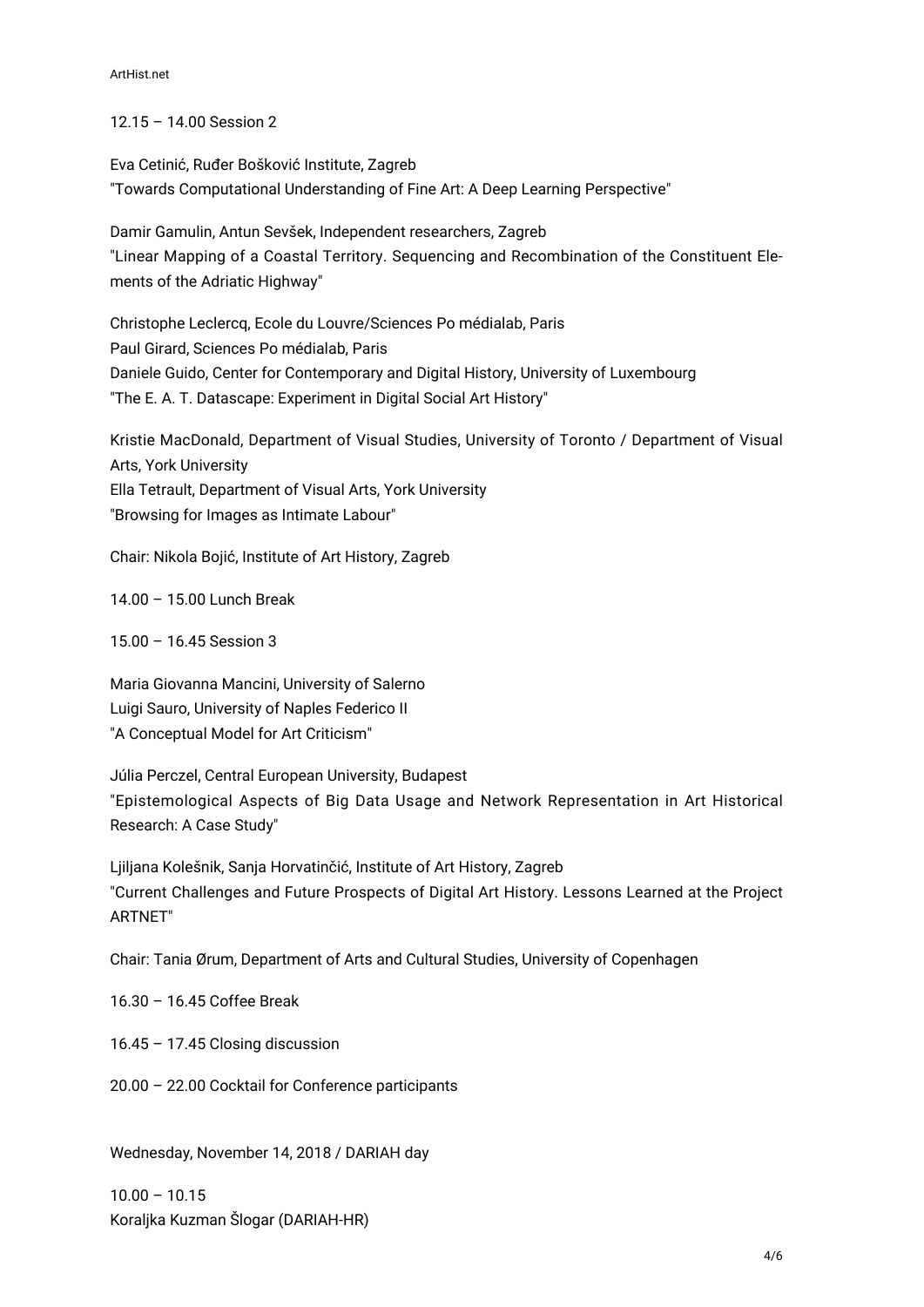Welcome and introduction 10.15 – 12.15 Session 1 Toma Tasovac (DARIAH-EU) "DARIAH 2018" Mirjam Blümm (DARIAH-DE) "DARIAH-DE – maintaining a digital research infrastructure on a national level" Draženko Celjak (DARIAH-HR) "DABAR – the national infrastructure for digital repositories" 12.15 – 12.30 Coffee Break 12.30 – 13.30 Session 2

Francesca Morselli (DARIAH-EU) "Impact through collaboration: the DARIAH-EU working groups"

Walter Scholger (DARIAH-AT) "Addressing ethical and legal challenges for Digital Humanities"

Tihomir Živić, Ana Lederer (DARIAH-HR) "Working group on Theater Studies and Theatralia Digitization"

13.30 – 14.30 Lunch Break

14.30 – 16.00 Session 3

Ljiljana Kolešnik, Nikola Bojić, Artur Šilić, Damir Gamulin, (DARIAH-HR) "Presentation of the Digital Art, Art History & Technology Working group"

Koraljka Kuzman Šlogar (DARIAH-HR) Concluding remarks

### SEAT RESERVATION

Concerning the interest for the Conference by both professional and general public, and taking into account the limited capacity of the Conference Hall auditorium, we kindly ask you to make a seat reservation, using the following link: <http://foodle.srce.hr/foodle.php?id=753pscb2>

### Online attendance

The conference will be available online via SRCE system for webinars, available at the following link:<https://webinari.srce.hr/home/index.php>

The virtual room will be active starting on 12 November 2018. To attend the webinar, please log in as "Guest", entering your first and last name.

Prior to attending the webinar, please test your connection to the webinar system using the follow-